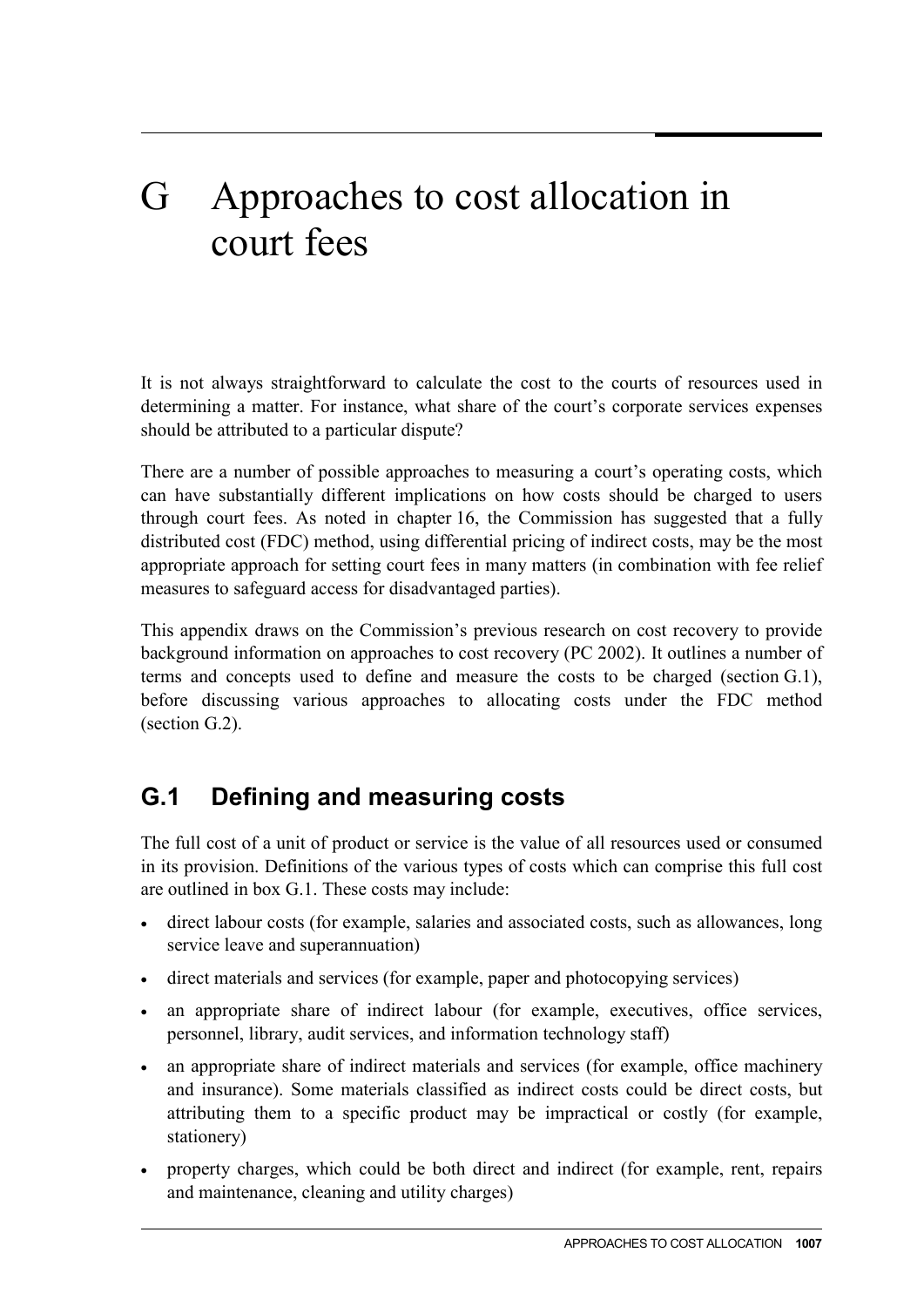• capital costs (for example, depreciation or interest on working capital). Some could be direct costs dedicated to the provision of particular services; others could be indirect costs, such as assets used by corporate services.

#### Box G.1 **Cost definitions**

**Direct costs** are costs that can be directly and unequivocally attributed to an activity or product. They include labour and materials used to deliver products.

**Indirect costs** are costs that are not directly attributable to an activity or product and are often referred to as overheads. They can include 'corporate services' costs, such as those of the chief executive officer's salary, financial services, human resources, records management and information technology.

**Capital costs** comprise the user cost of capital and depreciation. The user cost of capital represents the opportunity cost of funds tied up in the capital used to deliver activities or products. It is the rate of return that must be earned to justify retaining the assets in the medium to long term. Depreciation reflects the portions of assets consumed each period.

**Fixed costs** are costs that do not vary with the amount of activity or product. Rent and capital are usually fixed costs in the short run.

**Variable costs** vary with the volume of activity or product and typically include direct labour and materials.

*Source*: Productivity Commission (2002).

Defining the various parts of a court's operating costs into these categories may be challenging, and a number of approaches could be used. To demonstrate a simplified approach to categorising costs, the Commission has separated the operating costs listed in the Family Court's annual report into direct and indirect costs (though some of the broad descriptions of costs listed in this example as indirect may contain some direct components) (table G.1). The information set out in this example is intended to be illustrative — implementation of the Commission's recommendations would require more detailed analysis to separate direct and non-direct components. For example, distinguishing between information technology services used to directly deliver services to clients (such as video-conferencing) and information technology services used to support corporate services functions.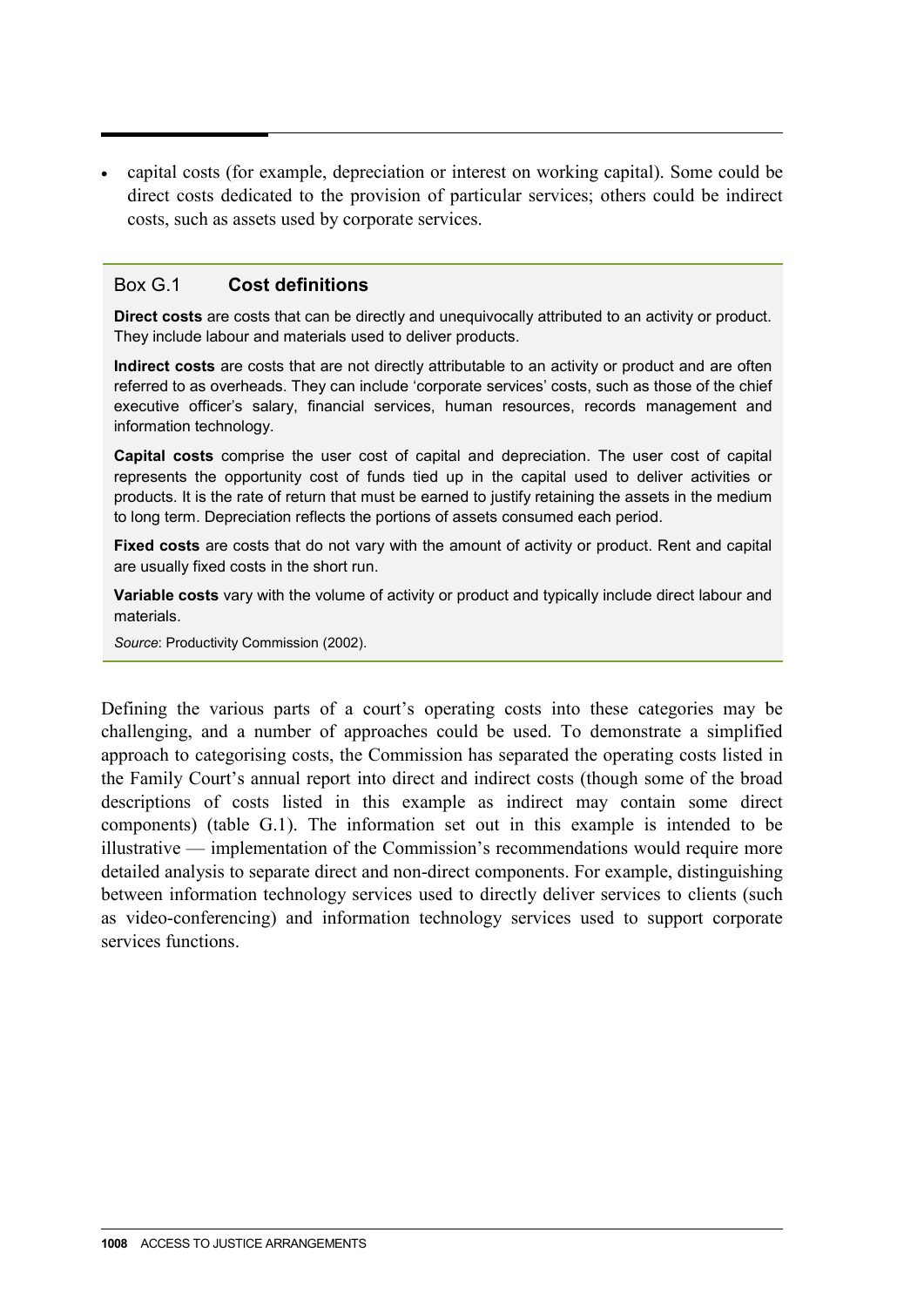| <b>Comig experienters righted for the Family Court of Adolfand</b> |                    |
|--------------------------------------------------------------------|--------------------|
| Expense                                                            | Share of costs (%) |
| Direct costs                                                       |                    |
| Client services                                                    | 25                 |
| Family consultants                                                 | 8                  |
| Registrars                                                         | 6                  |
| Judges and support                                                 | 21                 |
| <b>Total direct costs</b>                                          | 60                 |
| Indirect costs                                                     |                    |
| Depreciation                                                       | 8                  |
| Property                                                           | 15                 |
| Corporate support                                                  | 7                  |
| Corporate overheads                                                | 2                  |
| Information technology services                                    | 8                  |
| <b>Total indirect costs</b>                                        | 40                 |

# Table G.1 **Illustrative example of categorising court operating costsa**

Using expenditure figures for the Family Court of Australia

**a** Assumes that judicial salaries can be entirely attributed as direct costs. As discussed further below, this may not be the case and thus the proportion of direct costs may be smaller.

*Source*: Family Court of Australia (2013).

#### Treatment of judicial salaries

Judicial salaries can comprise a significant share of operating costs for Australian courts. In order to ensure judicial independence, the salaries of judges in the federal courts are subject to specific provisions set out in section 72 of the Australian Constitution:

The Justices of the High Court and of the other courts created by the Parliament:

- shall be appointed by the Governor-General in Council;
- shall not be removed except by the Governor-General in Council, on an address from both Houses of the Parliament in the same session, praying for such removal on the ground of proved misbehaviour or incapacity;
- shall receive such remuneration as the Parliament may fix; but the remuneration shall not be diminished during their continuance in office.

The result is that, unlike most labour costs, the cost to courts of paying judicial salaries cannot be reduced in the short run, even where it may be operationally efficient to do so (for example, in the event of a sudden and substantial decrease in workload). This has significant implications for defining and allocating the cost of judicial salaries through court fees.

Some courts, for example the Family Court of Australia and Federal Court of Australia, characterise judicial officers and their support as a fixed cost in their annual reports. However, it is important to recognise that this inflexibility only applies to reductions in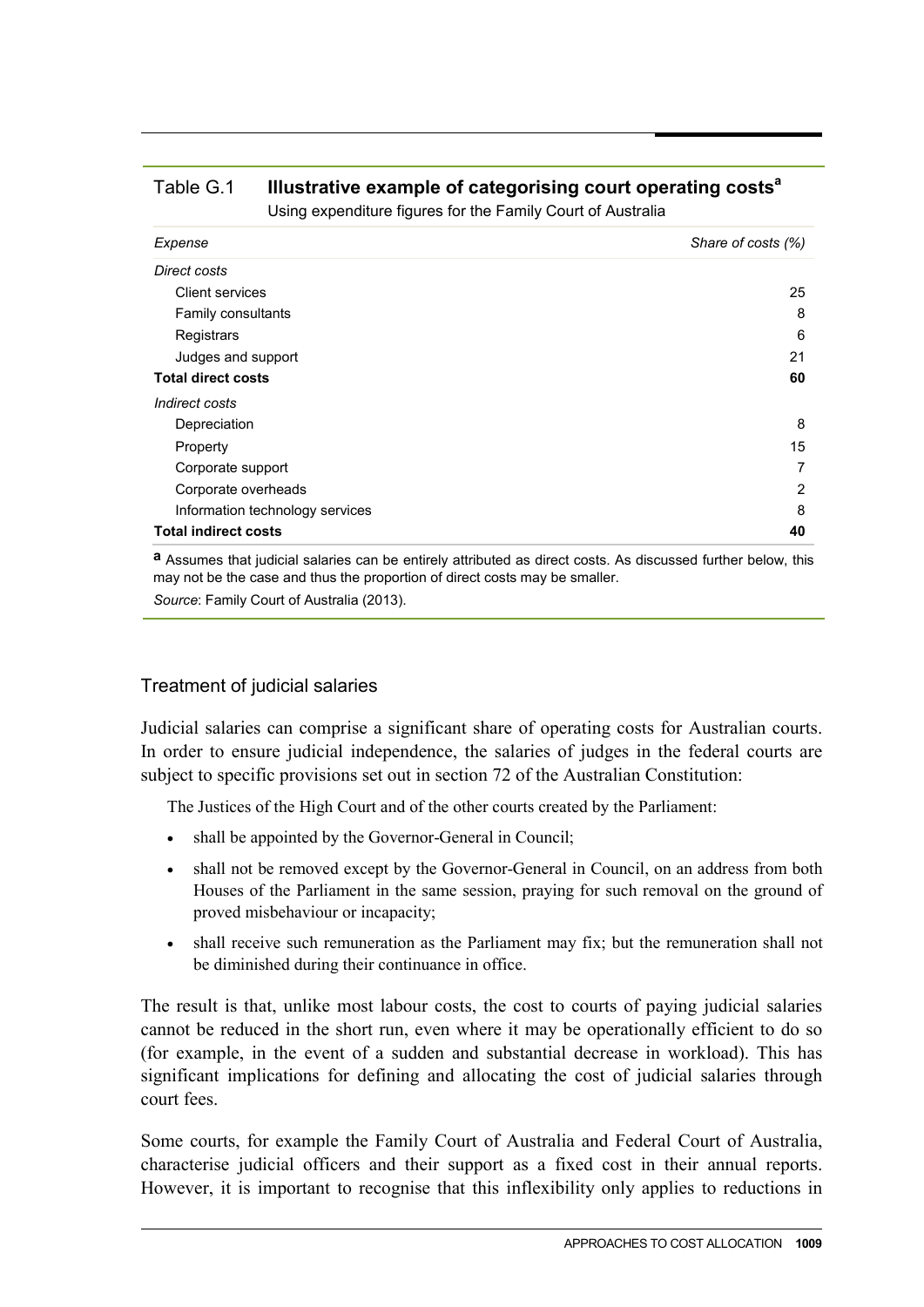cost. In the event that additional judges are appointed in response to an increase in workload, the cost of judicial salaries would rise accordingly. Thus it is not appropriate to characterise judicial salaries purely as fixed costs.

The fact that judicial salaries are fixed at a minimum level in the short run does not mean that their cost cannot be directly attributed to a particular service offered by the courts. Indeed, the Commission believes that the time spent by judges dealing with cases should be included in the direct costs charged through fees for various court activities. For example, the value of a judge's time spent in hearing a case in court could be reflected in hearing fees. The value of time not spent dealing directly with cases can then be treated in the same way as other indirect costs.

### **G.2 Allocating costs to users using the fully distributed cost method**

Many businesses and government agencies use the FDC method as a simple way to distribute indirect costs. The Commission believes that the FDC method may be an appropriate means by which courts can allocate their operating costs to be charged through court fees.

Under an FDC approach, direct costs are allocated to their respective output, while indirect costs are distributed across all outputs. Thus, the cost base for each service will include the direct costs, and those costs incurred indirectly to produce the service. The amount of indirect costs to be reflected in court fees will depend on the specific approach to FDC that is adopted. The Commission has suggested in chapter 16 that a differential pricing approach may be the most appropriate method. The various approaches to allocating these indirect costs, including on a differential basis, are discussed below.

#### Pro-rata basis

The most simple form of FDC allocates indirect costs on a pro-rata basis. They may, for instance, be allocated as a proportion of:

- staff involved in the activity as a percentage of total staff
- the direct resource use of the activity as a percentage of total resource use, or
- the budget for the activity as a percentage of the total business budget.

Compared with other forms of FDC, simple pro-rata methods are relatively easy to implement and many courts may have the financial data available to attribute direct costs to services and to identify indirect costs separately.

However, allocating the indirect costs of operating courts on a pro-rata basis is unlikely to satisfy the policy objectives of accessibility and affordability in the justice system, since a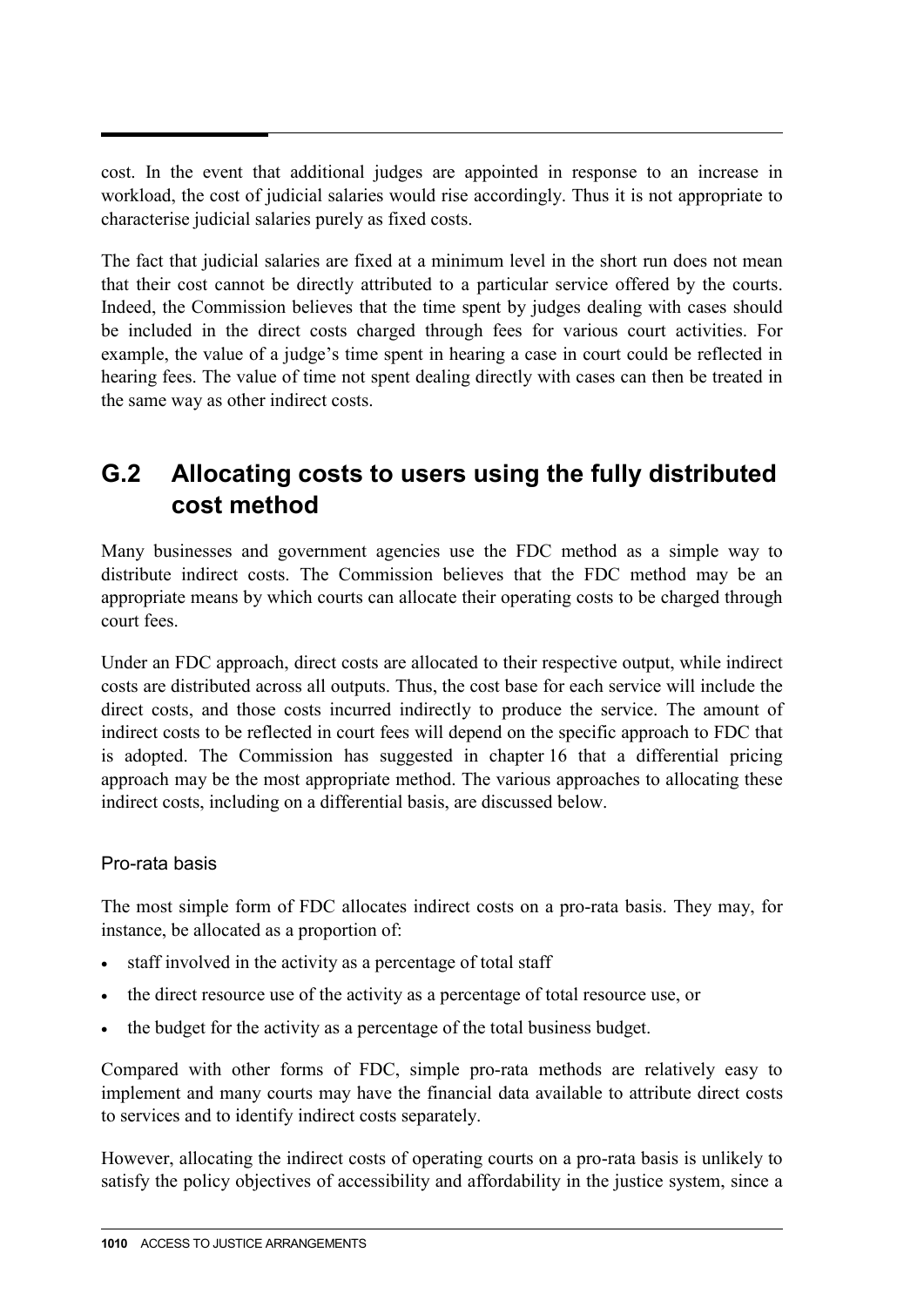pro-rata system distributes costs evenly across users without any regard to their willingness or capacity to pay.

#### Activity-based costing

Activity-based costing (ABC) links an agency's products to the activities undertaken to produce them. Activities are, in turn, linked to the agency's costs. While the form of an ABC system can vary between various bodies, it typically comprises:

- identifying full costs
- identifying products and services, and the agency's user groups
- identifying all activities that the agency performs to produce products and services
- tracing full costs to the activities
- identifying cost drivers that link activities to products to give a cost per unit of product or service.

ABC is a more accurate and sophisticated method of allocating the indirect cost pool. Under the ABC approach, categories of indirect cost are identified, and these costs are allocated to products using criteria (often called 'drivers') that most closely reflect usage by each product. ABC is not only useful from a cost recovery perspective — it can also help an agency understand which of their activities are high cost, and help evaluate whether those activities are worthwhile or if there are more efficient alternatives available.

ABC requires more detailed data to implement than the simple pro-rata system. For example, data would be required to determine which activities contribute to certain court services and how these activities consume resources. These requirements may often be in addition to data already held by courts. Typically, agencies that use ABC collect these data via surveys conducted at regular intervals. They may also use rosters or timesheets.

As a result, new systems may be needed to record items such as staff time spent on activities and services, the numbers of users and indicators of complexity for each service. The increased complexity of ABC, and the greater need for data mean that the costs of implementing and using the system are higher than under simpler approaches to FDC.

A number of courts have explored the use of ABC. The Family Court of Australia and the Federal Circuit Court have updated their resource planning model in recent years to incorporate ABC (Family Court of Australia 2011; FMC 2011). The Commission understands that this has been largely for management purposes to identify savings, rather than for use in determining fees. More recently, the use of ABC to determine court fees has been explored in a regulatory impact study of fees in the Supreme and County Courts of Victoria (Vic DoJ 2012).